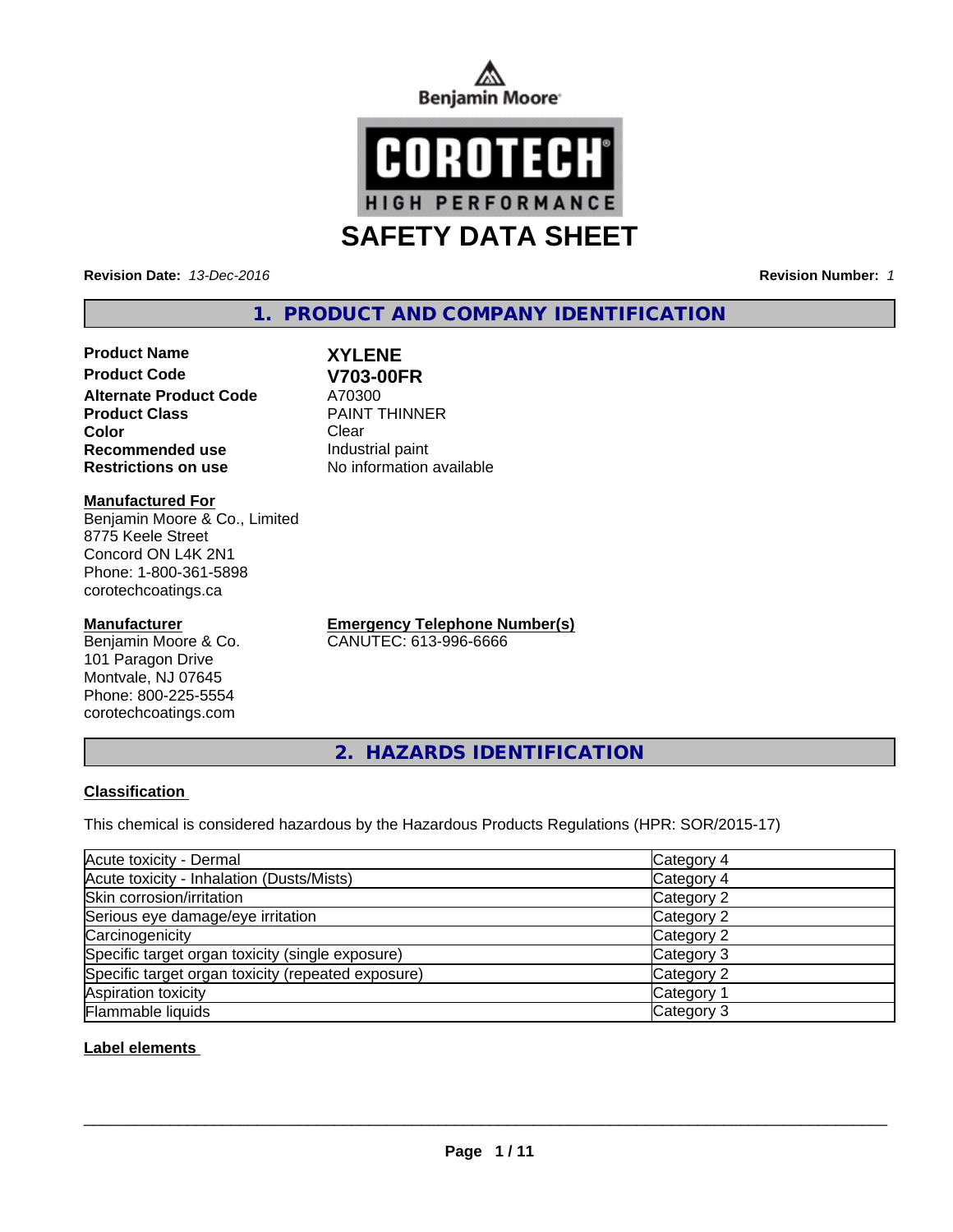## **Warning**

**Hazard statements** Harmful in contact with skin Harmful if inhaled Causes skin irritation Causes serious eye irritation Suspected of causing cancer May cause respiratory irritation May cause damage to organs through prolonged or repeated exposure May be fatal if swallowed and enters airways Flammable liquid and vapor



**Appearance** liquid **Odor** solvent

## **Precautionary Statements - Prevention**

Obtain special instructions before use

Do not handle until all safety precautions have been read and understood

Use personal protective equipment as required

Use only outdoors or in a well-ventilated area

Wash face, hands and any exposed skin thoroughly after handling

Wear eye/face protection

Do not breathe dust/fume/mist/vapors/spray

Keep away from heat/sparks/open flames/hot surfaces, no smoking

Keep container tightly closed

Ground/bond container and receiving equipment

Use explosion-proof electrical/ventilating/lighting/equipment

Use only non-sparking tools

Take precautionary measures against static discharge

Keep cool

## **Precautionary Statements - Response**

If exposed or concerned get medical attention

**Eyes**

If in eyes rinse cautiously with water for several minutes. Remove contact lenses, if present and easy to do. Continue rinsing

If eye irritation persists get medical attention

## **Skin**

Call a POISON CENTER or physician if you feel unwell

If skin irritation occurs get medical attention

If on skin (or hair) take off immediately all contaminated clothing. Rinse skin with water

Wash contaminated clothing before reuse

## **Inhalation**

If inhaled remove victim to fresh air and keep at rest in a position comfortable for breathing

**Ingestion**

If swallowed immediately call a POISON CENTER or physician

Do NOT induce vomiting

## **Fire**

In case of fire use CO2, dry chemical, or foam for extinction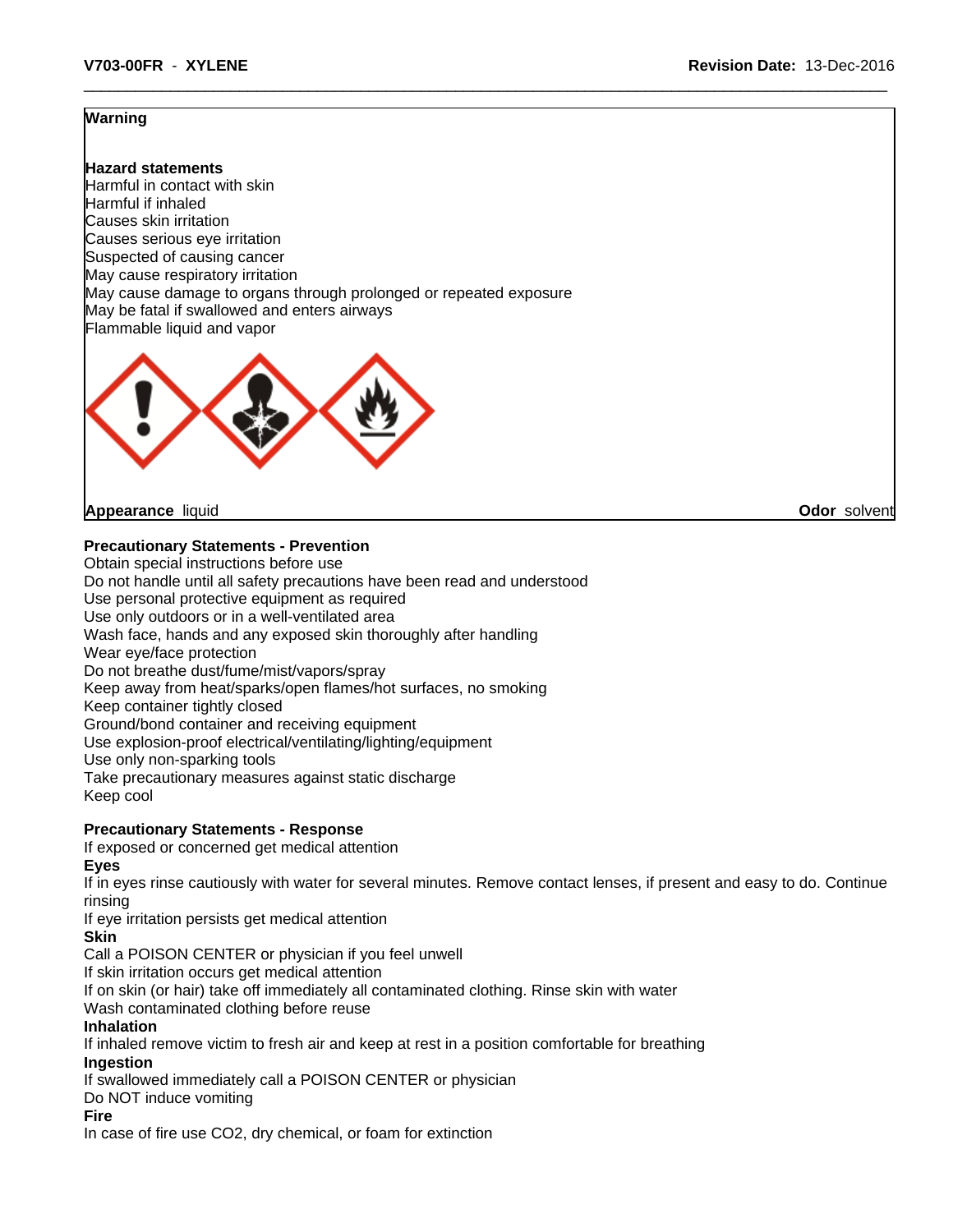## **Precautionary Statements - Storage**

Store locked up Store in a well-ventilated place. Keep container tightly closed

## **Precautionary Statements - Disposal**

Dispose of contents/container to an approved waste disposal plant

#### **Other information**

No information available

# **3. COMPOSITION INFORMATION ON COMPONENTS**

| <b>Chemical Name</b> | <b>CAS-No</b>              | Weight % (max) |
|----------------------|----------------------------|----------------|
| <b>Xvlene</b>        | $\sim$ $\sim$<br>$330-20-$ | 100%<br>60     |
| Ethyl<br>' benzene   | חה ו<br>- 1-41-4<br>vu     | 30%<br>៱<br>v  |

|                                        | 4. FIRST AID MEASURES                                                                                                                                                                                                      |
|----------------------------------------|----------------------------------------------------------------------------------------------------------------------------------------------------------------------------------------------------------------------------|
| <b>General Advice</b>                  | If symptoms persist, call a physician. Show this safety data<br>sheet to the doctor in attendance.                                                                                                                         |
| <b>Eye Contact</b>                     | Immediately flush with plenty of water. After initial flushing,<br>remove any contact lenses and continue flushing for at<br>least 15 minutes. Keep eye wide open while rinsing. If<br>symptoms persist, call a physician. |
| <b>Skin Contact</b>                    | Wash off immediately with soap and plenty of water<br>removing all contaminated clothes and shoes. If skin<br>irritation persists, call a physician.                                                                       |
| <b>Inhalation</b>                      | Move to fresh air. If symptoms persist, call a physician.<br>If not breathing, give artificial respiration. Call a physician<br>immediately.                                                                               |
| Ingestion                              | Clean mouth with water and afterwards drink plenty of<br>water. Do not induce vomiting without medical advice.<br>Never give anything by mouth to an unconscious person.<br>Consult a physician.                           |
| <b>Protection Of First-Aiders</b>      | Use personal protective equipment.                                                                                                                                                                                         |
| <b>Most Important Symptoms/Effects</b> | No information available.                                                                                                                                                                                                  |
| <b>Notes To Physician</b>              | Treat symptomatically.                                                                                                                                                                                                     |

**5. FIRE-FIGHTING MEASURES**

| <b>Flammable Properties</b>                                            | Vapors may travel considerable distance to a source of<br>ignition and flash back. Vapors may cause flash fire.                          |
|------------------------------------------------------------------------|------------------------------------------------------------------------------------------------------------------------------------------|
| <b>Suitable Extinguishing Media</b>                                    | Foam, dry powder or water. Use extinguishing measures<br>that are appropriate to local circumstances and the<br>surrounding environment. |
| <b>Protective Equipment And Precautions For</b><br><b>Firefighters</b> | As in any fire, wear self-contained breathing apparatus<br>pressure-demand, MSHA/NIOSH (approved or equivalent)                          |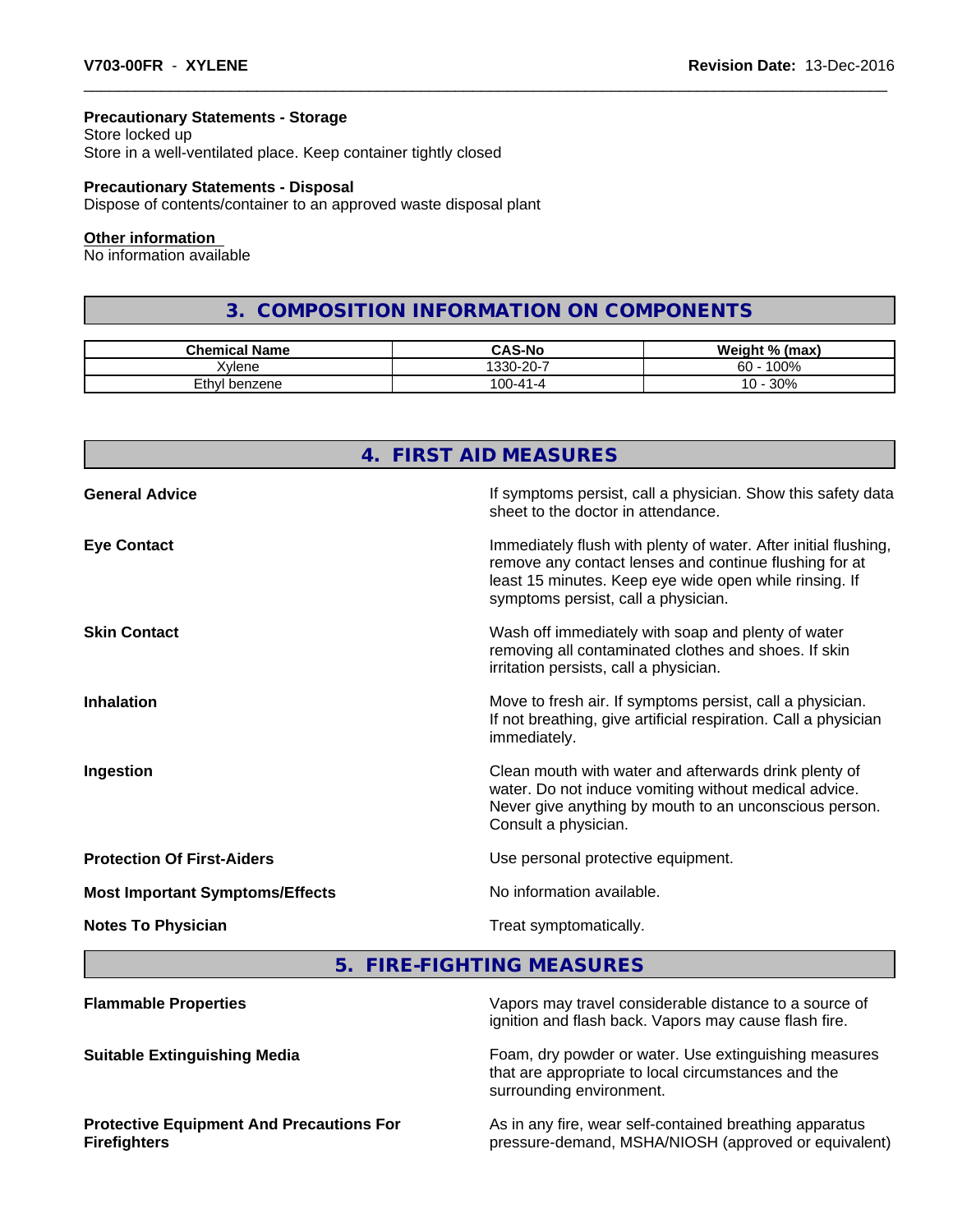|                                                                                              | and full protective gear.                                                                                                                                                                                                                                                                      |
|----------------------------------------------------------------------------------------------|------------------------------------------------------------------------------------------------------------------------------------------------------------------------------------------------------------------------------------------------------------------------------------------------|
| <b>Hazardous Combustion Products</b>                                                         | Burning may result in carbon dioxide, carbon monoxide<br>and other combustion products of varying composition<br>which may be toxic and/or irritating.                                                                                                                                         |
| <b>Specific Hazards Arising From The Chemical</b>                                            | Flammable. Flash back possible over considerable<br>distance. Keep product and empty container away from<br>heat and sources of ignition. Closed containers may<br>rupture if exposed to fire or extreme heat. Thermal<br>decomposition can lead to release of irritating gases and<br>vapors. |
| <b>Sensitivity To Mechanical Impact</b>                                                      | No                                                                                                                                                                                                                                                                                             |
| <b>Sensitivity To Static Discharge</b>                                                       | Yes                                                                                                                                                                                                                                                                                            |
| <b>Flash Point Data</b><br>Flash Point (°F)<br>Flash Point (°C)<br><b>Flash Point Method</b> | 80<br>27<br><b>PMCC</b>                                                                                                                                                                                                                                                                        |
| <b>Flammability Limits In Air</b>                                                            |                                                                                                                                                                                                                                                                                                |
| <b>Lower Explosion Limit</b><br><b>Upper Explosion Limit</b>                                 | Not available<br>Not available                                                                                                                                                                                                                                                                 |
| <b>NFPA</b><br>Health: 2<br><b>Flammability: 3</b>                                           | <b>Instability: 0</b><br><b>Special: Not Applicable</b>                                                                                                                                                                                                                                        |
| <b>NIMA I</b> 1                                                                              |                                                                                                                                                                                                                                                                                                |

## **NFPA Legend**

## 0 - Not Hazardous

- 1 Slightly
- 2 Moderate
- 3 High
- 4 Severe

*The ratings assigned are only suggested ratings, the contractor/employer has ultimate responsibilities for NFPA ratings where this system is used.*

*Additional information regarding the NFPA rating system is available from the National Fire Protection Agency (NFPA) at www.nfpa.org.*

# **6. ACCIDENTAL RELEASE MEASURES**

| Remove all sources of ignition. Take precautions to<br>prevent flashback. Ground and bond all containers and<br>handling equipment. Take precautionary measures against<br>static discharges. Ensure adequate ventilation. Avoid<br>contact with skin, eyes and clothing. Use personal<br>protective equipment.  |
|------------------------------------------------------------------------------------------------------------------------------------------------------------------------------------------------------------------------------------------------------------------------------------------------------------------|
| Prevent further leakage or spillage if safe to do so. Do not<br>allow material to contaminate ground water system.<br>Prevent product from entering drains. Do not flush into<br>surface water or sanitary sewer system. Local authorities<br>should be advised if significant spillages cannot be<br>contained. |
| See Section 12 for additional Ecological Information.                                                                                                                                                                                                                                                            |
| Dam up. Soak up with inert absorbent material. Use a<br>non-sparking or explosion proof means to transfer material                                                                                                                                                                                               |
|                                                                                                                                                                                                                                                                                                                  |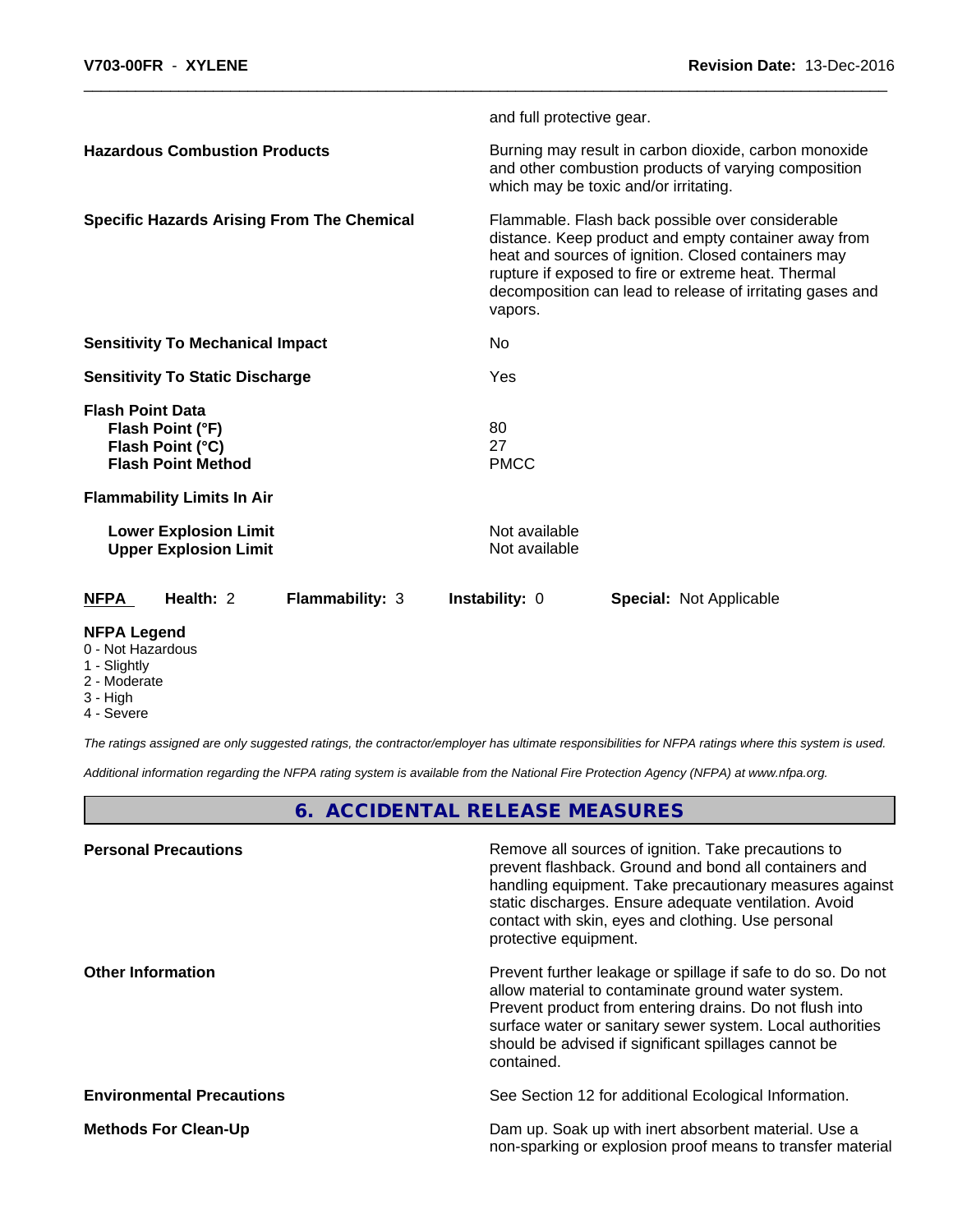to a sealed, appropriate container for disposal. Clean contaminated surface thoroughly.

## **7. HANDLING AND STORAGE**

| <b>Handling</b>               | Avoid contact with skin, eyes and clothing. Wear personal<br>protective equipment. Do not breathe vapors or spray mist.<br>Use only in ventilated areas. Prevent vapor build-up by<br>providing adequate ventilation during and after use.                                                                                                                                                                                                           |
|-------------------------------|------------------------------------------------------------------------------------------------------------------------------------------------------------------------------------------------------------------------------------------------------------------------------------------------------------------------------------------------------------------------------------------------------------------------------------------------------|
|                               | Take precautionary measures against static discharges.<br>To avoid ignition of vapors by static electricity discharge,<br>all metal parts of the equipment must be grounded. Keep<br>away from heat, sparks and flame. Do not smoke.<br>Extinguish all flames and pilot lights, and turn off stoves,<br>heaters, electric motors and other sources of ignition<br>during use and until all vapors are gone. Ignition and/or<br>flash back may occur. |
| <b>Storage</b>                | Keep containers tightly closed in a dry, cool and<br>well-ventilated place. Keep away from heat. Keep away<br>from open flames, hot surfaces and sources of ignition.<br>Keep in properly labeled containers. Keep out of the reach<br>of children.                                                                                                                                                                                                  |
| <b>Incompatible Materials</b> | Incompatible with strong acids and bases and strong<br>oxidizing agents.                                                                                                                                                                                                                                                                                                                                                                             |

## **8. EXPOSURE CONTROLS / PERSONAL PROTECTION**

## **Exposure Limits**

*No exposure limits have been established for this product.*

| <b>Chemical Name</b> | <b>ACGIH</b>   | <b>Alberta</b>               | <b>British Columbia</b> | <b>Ontario</b> | Quebec                         |
|----------------------|----------------|------------------------------|-------------------------|----------------|--------------------------------|
| Xylene               | 100 ppm - TWA  | 100 ppm - TWA                | 100 ppm - TWA           | 100 ppm - TWA  | 100 ppm - TWAEV                |
|                      | 150 ppm - STEL | 434 mg/m <sup>3</sup> - TWA  | 150 ppm - STEL          | 150 ppm - STEL | $1434 \text{ mg/m}^3$ - TWAEV  |
|                      |                | 150 ppm - STEL               |                         |                | 150 ppm - STEV                 |
|                      |                | $651 \text{ mg/m}^3$ - STEL  |                         |                | $651 \text{ ma/m}^3$ - STEV    |
| Ethyl benzene        | 20 ppm - TWA   | $100$ ppm - TWA              | 20 ppm - TWA            | 20 ppm - TWA   | 100 ppm - TWAEV                |
|                      |                | 434 mg/m $3 - TWA$           |                         |                | 434 mg/m $3$ - TWAEV           |
|                      |                | 125 ppm - STEL               |                         |                | 125 ppm - STEV                 |
|                      |                | 543 mg/m <sup>3</sup> - STEL |                         |                | $543$ mg/m <sup>3</sup> - STEV |

#### **Legend**

ACGIH - American Conference of Governmental Industrial Hygienists

Alberta - Alberta Occupational Exposure Limits

British Columbia - British Columbia Occupational Exposure Limits

Ontario - Ontario Occupational Exposure Limits

Quebec - Quebec Occupational Exposure Limits

N/E - Not established

**Personal Protective Equipment**

**Engineering Measures Ensure adequate ventilation, especially in confined areas.** 

**Eye/Face Protection Safety glasses with side-shields.** 

**Skin Protection Protection Protective gloves and impervious clothing. Respiratory Protection Network 10 Algebra 10 Million** Use only with adequate ventilation. In operations where exposure limits are exceeded, use a NIOSH approved respirator that has been selected by a technically qualified person for the specific work conditions. When spraying the product or applying in confined areas, wear a NIOSH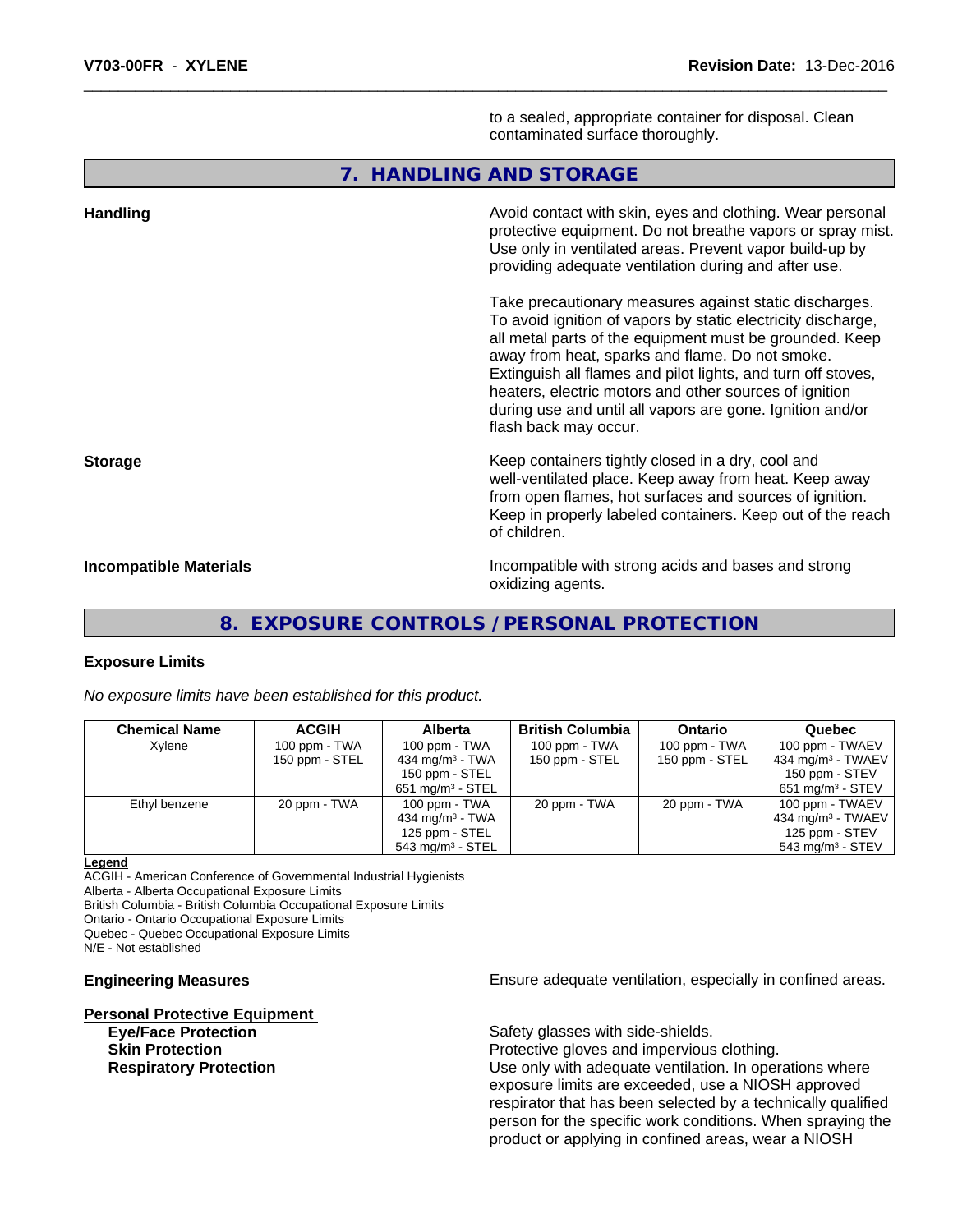approved respirator specified for paint spray or organic vapors.

**Hygiene Measures Avoid contact with skin, eyes and clothing. Remove and Avoid contact with skin, eyes and clothing. Remove and Avoid contact with skin, eyes and clothing. Remove and** wash contaminated clothing before re-use. Wash thoroughly after handling.

## **9. PHYSICAL AND CHEMICAL PROPERTIES**

**Appearance** liquid **Odor** solvent **Odor Threshold**<br> **Density (Ibs/aal)**<br> **Density (Ibs/aal)**<br> **Density (Ibs/aal)**<br> **Density (Ibs/aal) Density (Ibs/gal) Specific Gravity** 0.86 - 0.88 **pH pH**  $\blacksquare$ **Viscosity (cps)** No information available **Solubility** No information available in the solution of the North Solution available in the Solution of the North Solution available in the North Solution available in the North Solution available in the North Solution of **Water Solubility** No information available **Evaporation Rate No information available**<br> **Vapor Pressure No information available**<br>
No information available **Vapor Density Value 2018** No information available **Wt. % Solids** 0 - 5 **Vol. % Solids** 0 - 5 **Wt. % Volatiles** 95 - 100 **Vol. % Volatiles VOC** Regulatory Limit (g/L) Not applicable **Boiling Point (°F)** 279 **Boiling Point (°C)** 137 **Freezing Point (°F)**<br> **Freezing Point (°C)**<br> **Freezing Point (°C)**<br> **Reezing Point (°C)**<br> **Reezing Point (°C) Flash Point (°F)** 80 **Flash Point (°C)** 27 **Flash Point Method** PMCC **Flammability (solid, gas)**<br> **Compare Upper Explosion Limit**<br>
Not applicable<br>
Not applicable **Upper Explosion Limit Lower Explosion Limit Contract Contract Contract Contract Contract Contract Contract Contract Contract Contract Contract Contract Contract Contract Contract Contract Contract Contract Contract Contract Contract Contract Autoignition Temperature (°F)** No information available **Autoignition Temperature (°C)** No information available **Decomposition Temperature (°F)** No information available **Decomposition Temperature (°C)** No information available **Partition Coefficient (n-octanol/water) No information available** 

**No information available Freezing Point (°C)** No information available

# **10. STABILITY AND REACTIVITY**

| <b>Reactivity</b>                       | Not Applicable                                                                                                            |
|-----------------------------------------|---------------------------------------------------------------------------------------------------------------------------|
| <b>Chemical Stability</b>               | Stable under normal conditions. Hazardous polymerisation<br>does not occur.                                               |
| <b>Conditions To Avoid</b>              | Keep away from open flames, hot surfaces, static<br>electricity and sources of ignition. Sparks. Elevated<br>temperature. |
| <b>Incompatible Materials</b>           | Incompatible with strong acids and bases and strong<br>oxidizing agents.                                                  |
| <b>Hazardous Decomposition Products</b> | Thermal decomposition can lead to release of irritating                                                                   |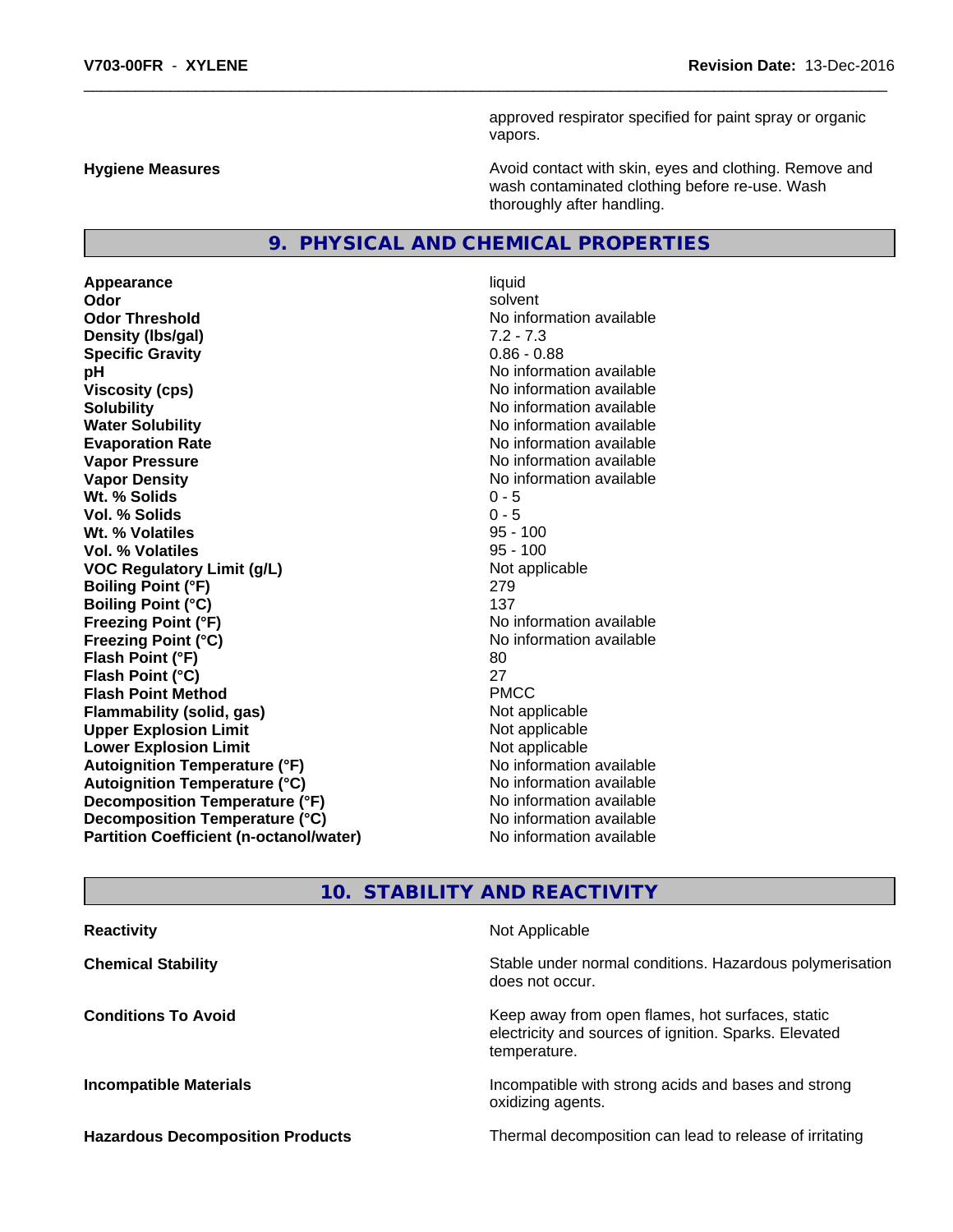gases and vapors.

**Possibility Of Hazardous Reactions** None under normal conditions of use.

**11. TOXICOLOGICAL INFORMATION**

## **Product Information Information on likely routes of exposure**

**Acute Toxicity<br>Product Information** 

**Principal Routes of Exposure Exposure** Eye contact, skin contact and inhalation.

Repeated or prolonged exposure to organic solvents may lead to permanent brain and nervous system damage. Intentional misuse by deliberately concentrating and inhaling vapors may be harmful or fatal.

## **Information on toxicological effects**

**Symptoms** No information available

#### **Delayed and immediate effects as well as chronic effects from short and long-term exposure**

| Eye contact                     | Contact with eyes may cause irritation.                                                                                  |
|---------------------------------|--------------------------------------------------------------------------------------------------------------------------|
| <b>Skin contact</b>             | May cause skin irritation and/or dermatitis. Prolonged skin<br>contact may defat the skin and produce dermatitis.        |
| <b>Inhalation</b>               | Harmful by inhalation. High vapor / aerosol concentrations<br>are irritating to the eyes, nose, throat and lungs and may |
|                                 | cause headaches, dizziness, drowsiness,<br>unconsciousness, and other central nervous system                             |
|                                 | effects.                                                                                                                 |
| Ingestion                       | Harmful if swallowed. Ingestion may cause irritation to                                                                  |
|                                 | mucous membranes. Small amounts of this product                                                                          |
|                                 | aspirated into the respiratory system during ingestion or                                                                |
|                                 | vomiting may cause mild to severe pulmonary injury,                                                                      |
|                                 | possibly progressing to death.                                                                                           |
| Sensitization:                  | No information available.                                                                                                |
| <b>Neurological Effects</b>     | No information available.                                                                                                |
| <b>Mutagenic Effects</b>        | No information available.                                                                                                |
| <b>Reproductive Effects</b>     | No information available.                                                                                                |
| <b>Developmental Effects</b>    | No information available.                                                                                                |
| <b>Target Organ Effects</b>     | No information available.                                                                                                |
| <b>STOT - single exposure</b>   | May cause disorder and damage to the. Respiratory                                                                        |
|                                 | system.                                                                                                                  |
| <b>STOT - repeated exposure</b> | Causes damage to organs through prolonged or repeated<br>exposure.                                                       |
| Other adverse effects           | No information available.                                                                                                |
| <b>Aspiration Hazard</b>        | May be harmful if swallowed and enters airways. Small<br>amounts of this product aspirated into the respiratory          |
|                                 | system during ingestion or vomiting may cause mild to<br>severe pulmonary injury, possibly progressing to death.         |

## **Numerical measures of toxicity**

**The following values are calculated based on chapter 3.1 of the GHS document**

**ATEmix (oral)** 3502 mg/kg **ATEmix (dermal)** 1391 mg/kg **ATEmix (inhalation-dust/mist)** 1.5 mg/L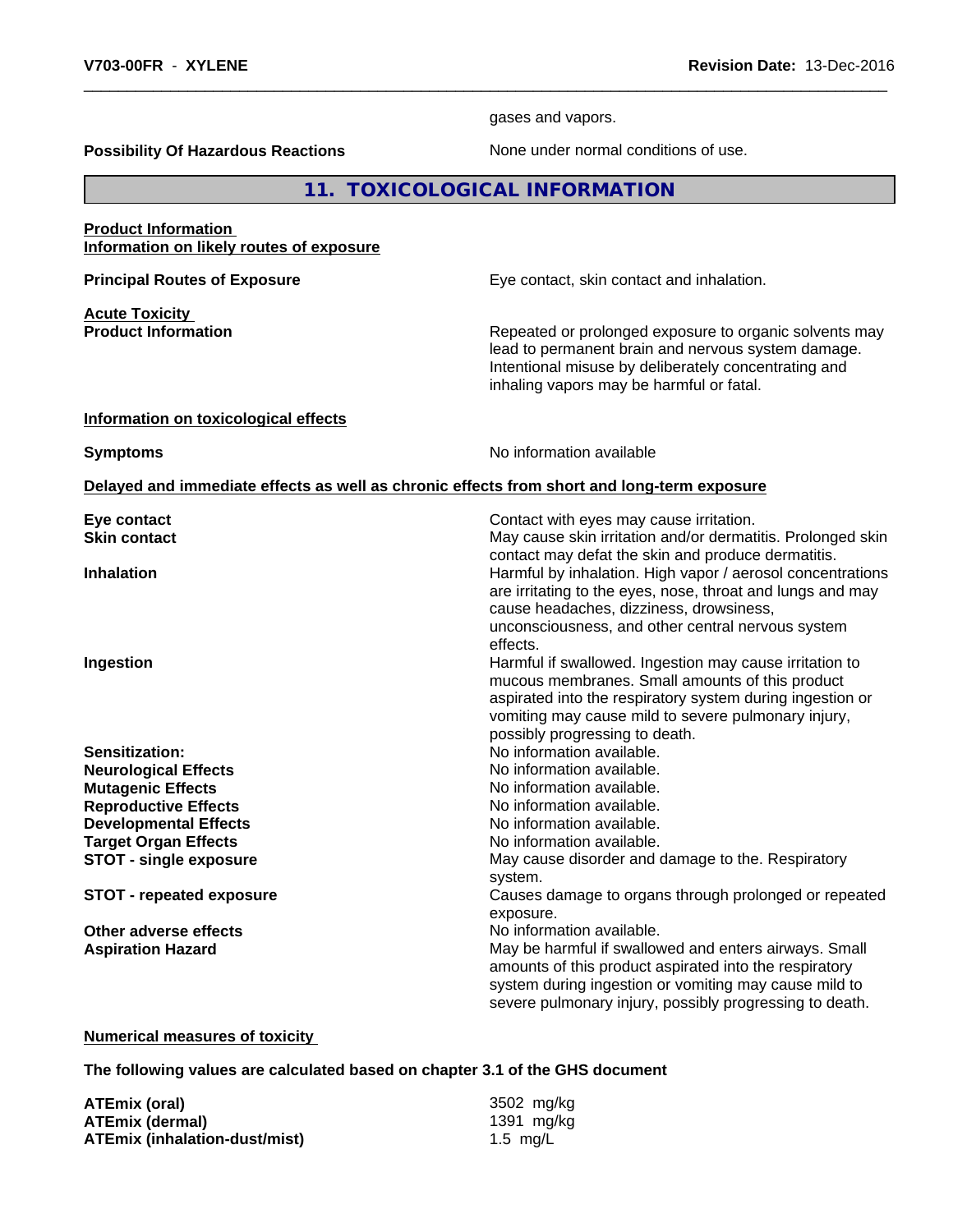## **Component**

Xylene LD50 Oral: 4300 mg/kg (Rat) LD50 Dermal: > 1700 mg/kg (Rabbit) LC50 Inhalation (Vapor): 5000 ppm (Rat, 4 hr.) Ethyl benzene LD50 Oral: mg/kg (Rat) LD50 Dermal: > mg/kg (Rabbit) LC50 Inhalation (Vapor): mg/m<sup>3</sup> (Rat, 2 hr.)

## **Chronic Toxicity**

## **Carcinogenicity**

*The information below indicateswhether each agency has listed any ingredient as a carcinogen:.*

| <b>Chemical Name</b> | <b>IARC</b>                     | <b>NTP</b> |
|----------------------|---------------------------------|------------|
|                      | 2B<br>Possible Human Carcinogen |            |
| <b>Ethyl benzene</b> |                                 |            |

#### **Legend**

IARC - International Agency for Research on Cancer NTP - National Toxicity Program OSHA - Occupational Safety & Health Administration

**12. ECOLOGICAL INFORMATION**

## **Ecotoxicity Effects**

The environmental impact of this product has not been fully investigated.

## **Product Information**

## **Acute Toxicity to Fish**

No information available

## **Acute Toxicity to Aquatic Invertebrates**

No information available

## **Acute Toxicity to Aquatic Plants**

No information available

## **Persistence / Degradability**

No information available.

## **Bioaccumulation / Accumulation**

No information available.

## **Mobility in Environmental Media**

No information available.

#### **Ozone**

No information available

## **Component**

**Acute Toxicity to Fish**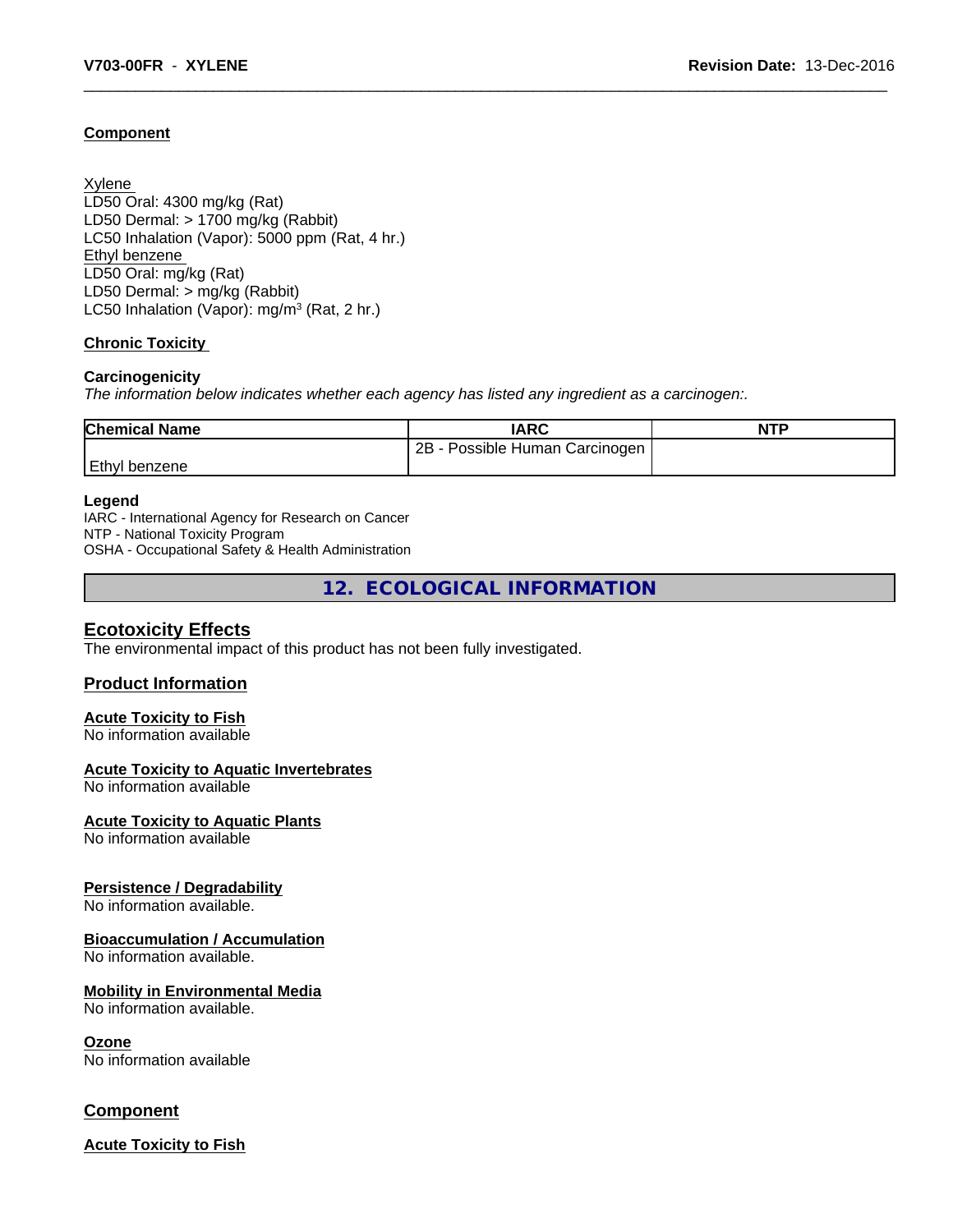Xylene LC50: 13.5 mg/L (Rainbow Trout - 96 hr.) Ethyl benzene LC50: 12.1 mg/L (Fathead Minnow - 96 hr.)

## **Acute Toxicity to Aquatic Invertebrates**

Ethyl benzene EC50: 1.8 mg/L (Daphnia magna - 48 hr.)

#### **Acute Toxicity to Aquatic Plants**

Ethyl benzene EC50: 4.6 mg/L (Green algae (Scenedesmus subspicatus), 72 hrs.)

**13. DISPOSAL CONSIDERATIONS**

**Waste Disposal Method Dispose of in accordance with federal, state, provincial,** and local regulations. Local requirements may vary, consult your sanitation department or state-designated environmental protection agency for more disposal options.

**Empty Container Warning <b>Emptied** Containers may retain product residue. Follow label warnings even after container is emptied. Residual vapors may explode on ignition.

**14. TRANSPORT INFORMATION**

**TDG**

**Proper Shipping Name** Xylenes **Hazard Class** 3 **Packing Group III Description** UN1307, Xylenes, 3, III

**UN-No** UN1307

**ICAO / IATA** Contact the preparer for further information.

**IMDG / IMO IMO Contact the preparer for further information.** 

## **15. REGULATORY INFORMATION**

## **International Inventories**

| <b>TSCA: United States</b> | Yes - All components are listed or exempt. |
|----------------------------|--------------------------------------------|
| <b>DSL: Canada</b>         | Yes - All components are listed or exempt. |

# **National Pollutant Release Inventory (NPRI)**

**NPRI Parts 1- 4** This product contains the following Parts 1-4 NPRI chemicals: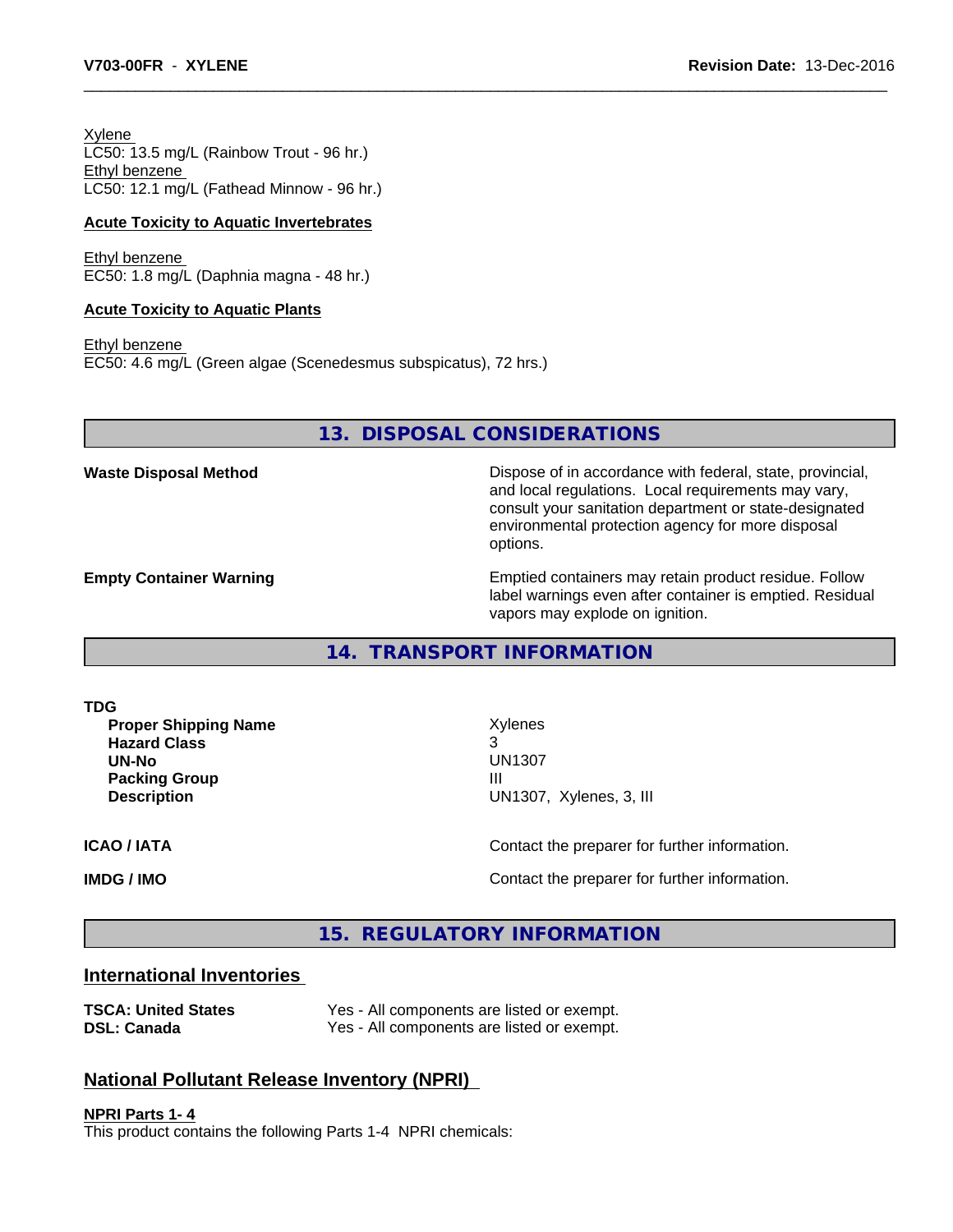| <b>Chemical Name</b> | <b>CAS-No</b> | Weight % (max) | NPRI Parts 1-4 |
|----------------------|---------------|----------------|----------------|
| Xvlene               | 1330-20-7     | $60 - 100\%$   | ∟isted         |
| Ethyl benzene        | 100-41-4      | 10 - 30%       | ∟isted         |
|                      |               |                |                |

#### **NPRI Part 5**

This product contains the following NPRI Part 5 Chemicals:

| <b>Chemical Name</b> | CAS-No    | Weight % (max) | <b>NPRI Part 5</b> |
|----------------------|-----------|----------------|--------------------|
| Xylene               | 1330-20-7 | 100%<br>60 -   | ∟isted             |
|                      |           |                |                    |

#### **WHMIS Regulatory Status**

This product has been classified in accordance with the hazard criteria of the Hazardous Products Regulations (HPR) and the SDS contains all the information required by the HPR.

| 16. OTHER INFORMATION                                                      |                        |                      |                                                                                                                                               |  |  |  |  |
|----------------------------------------------------------------------------|------------------------|----------------------|-----------------------------------------------------------------------------------------------------------------------------------------------|--|--|--|--|
| HMIS<br>Health: $2^*$<br><b>HMIS Legend</b>                                | <b>Flammability: 3</b> | <b>Reactivity: 0</b> | $PPE: -$                                                                                                                                      |  |  |  |  |
| 0 - Minimal Hazard                                                         |                        |                      |                                                                                                                                               |  |  |  |  |
| 1 - Slight Hazard                                                          |                        |                      |                                                                                                                                               |  |  |  |  |
| 2 - Moderate Hazard                                                        |                        |                      |                                                                                                                                               |  |  |  |  |
| 3 - Serious Hazard                                                         |                        |                      |                                                                                                                                               |  |  |  |  |
| 4 - Severe Hazard                                                          |                        |                      |                                                                                                                                               |  |  |  |  |
| * - Chronic Hazard                                                         |                        |                      |                                                                                                                                               |  |  |  |  |
| X - Consult your supervisor or S.O.P. for "Special" handling instructions. |                        |                      |                                                                                                                                               |  |  |  |  |
|                                                                            |                        |                      | Note: The PPE rating has intentionally been left blank. Choose appropriate PPE that will protect employees from the hazards the material will |  |  |  |  |

*present under the actual normal conditions of use.*

*Caution: HMISÒ ratings are based on a 0-4 rating scale, with 0 representing minimal hazards or risks, and 4 representing significant hazards or risks. Although HMISÒ ratings are not required on MSDSs under 29 CFR 1910.1200, the preparer, has chosen to provide them. HMISÒ ratings are to be used only in conjunction with a fully implemented HMISÒ program by workers who have received appropriate HMISÒ training. HMISÒ is a registered trade and service mark of the NPCA. HMISÒ materials may be purchased exclusively from J. J. Keller (800) 327-6868.*

**WARNING!** If you scrape, sand, or remove old paint, you may release lead dust. LEAD IS TOXIC. EXPOSURE TO LEAD DUST CAN CAUSE SERIOUS ILLNESS, SUCH AS BRAIN DAMAGE, ESPECIALLY IN CHILDREN. PREGNANT WOMEN SHOULD ALSO AVOID EXPOSURE.Wear a NIOSH approved respirator to control lead exposure. Clean up carefully with a HEPA vacuum and a wet mop. Before you start, find out how to protect yourself and your family by logging onto Health Canada @

http://www.hc-sc.gc.ca/ewh-semt/contaminants/lead-plomb/asked\_questions-questions\_posees-eng.php.

| <b>Prepared By</b>                                  | <b>Product Stewardship Department</b><br>Benjamin Moore & Co.<br>101 Paragon Drive<br>Montvale, NJ 07645<br>855-724-6802 |  |
|-----------------------------------------------------|--------------------------------------------------------------------------------------------------------------------------|--|
| <b>Revision Date:</b><br><b>Reason For Revision</b> | 13-Dec-2016<br>Not available                                                                                             |  |

#### **Disclaimer**

The information contained herein is presented in good faith and believed to be accurate as of the effective date shown above. This information is furnished without warranty of any kind. Employers should use this information only as a **supplement to other information gathered by them and must make independent determination of suitability and**